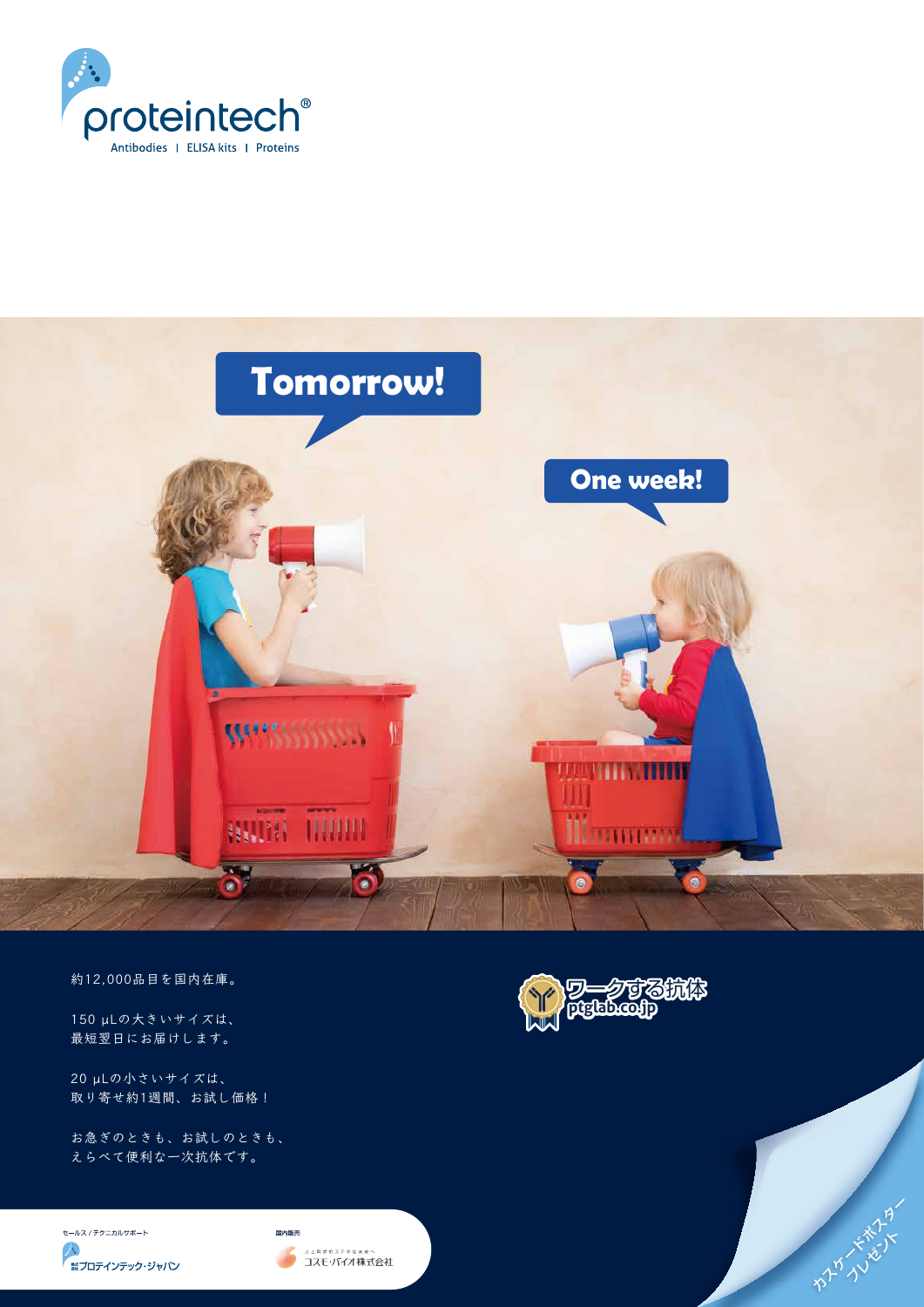|  |                                   |                |                                       |                          |             | 包装: 非標識 150 µL (HRP, CL  |             |
|--|-----------------------------------|----------------|---------------------------------------|--------------------------|-------------|--------------------------|-------------|
|  | ターゲット                             | 抗体タイプ          | 適用                                    | 標識                       | 品番          | 文献数                      |             |
|  |                                   | Rabbit Poly    | WB, IF, ELISA                         |                          | 10001-0-AP  | 15                       |             |
|  |                                   | Mouse Mono     | WB, IP, IF, FC, CoIP, ELISA           | $\overline{\phantom{a}}$ | 66005-1-lg  | 223                      |             |
|  | 6xHis, His Tag                    | Mouse Mono     | WB, ELISA                             | <b>HRP</b>               | HRP-66005   | 31                       |             |
|  |                                   | Mouse Mono     | IF, ELISA                             | <b>CL488</b>             | CL488-66005 |                          |             |
|  |                                   | Mouse Mono     | IF, ELISA                             | CL594                    | CL594-66005 | $\overline{\phantom{0}}$ |             |
|  |                                   | Rabbit Poly    | WB, RIP, IP, IHC, IF, FC, CoIP, ELISA |                          | 20543-1-AP  | 173                      |             |
|  | <b>DYKDDDDKTag</b><br>(FLAG® Tag) | Mouse Mono     | WB, IP, IF, CoIP, ELISA               | $\overline{\phantom{a}}$ | 66008-3-lg  | 24                       |             |
|  |                                   | Rabbit R Mono* | WB, IP, IF, ELISA                     |                          | 80010-1-RR  | $\overline{\phantom{a}}$ |             |
|  |                                   | Mouse Mono     | WB, ELISA                             | <b>HRP</b>               | HRP-66008   | 3                        |             |
|  | <b>FITC</b>                       | Rabbit R Mono* | WB, ELISA                             |                          | 80003-1-RR  |                          |             |
|  |                                   | Rabbit Poly    | WB, IP, FC, ELISA                     |                          | 10000-0-AP  | 59                       |             |
|  |                                   | Mouse Mono     | WB, IP, IF, ELISA                     |                          | 66001-2-lg  | 7                        |             |
|  | <b>GST Tag</b>                    | Rabbit R Mono* | WB, ELISA                             | $\overline{\phantom{a}}$ | 80006-1-RR  | $\overline{\phantom{a}}$ |             |
|  |                                   | Mouse Mono     | WB, ELISA                             | <b>HRP</b>               | HRP-66001   | 5                        | $\ast$ : Re |
|  |                                   | Rabbit Poly    | <b>ELISA</b>                          | CL647                    | CL647-10000 |                          |             |

| 包装 : 非標識 150 µL (HRP, CL 蛍光標識 :100 µL)<br>Proteintech Group, Inc. メーカー略号: PGI |     |  |         |             |                         |                          |                  |                |
|-------------------------------------------------------------------------------|-----|--|---------|-------------|-------------------------|--------------------------|------------------|----------------|
|                                                                               | 文献数 |  | ターゲット   | 抗体タイプ       | 適用                      | 標識                       | 品番               | 文献数            |
| )-AP                                                                          | 15  |  |         | Rabbit Poly | WB, IP, IHC, IF, ELISA  | $\qquad \qquad -$        | 50430-2-AP       | 205            |
| 1-lg                                                                          | 223 |  | GFP Tag | Mouse Mono  | WB, IP, IHC, IF, ELISA  |                          | 66002-1-lg       | 148            |
| 005                                                                           | 31  |  |         | Mouse Mono  | WB, ELISA               | <b>HRP</b>               | HRP-66002        | 2              |
| 6005                                                                          |     |  | HA Tag  | Rabbit Poly | WB, IP, IF, ELISA       |                          | 51064-2-AP       | 134            |
| 6005                                                                          |     |  |         | Mouse Mono  | WB, IP, ELISA           |                          | 66006-2-lg       | 18             |
| I-AP                                                                          | 173 |  | MBP Tag | Rabbit Poly | WB, ELISA               | $\overline{\phantom{a}}$ | 15089-1-AP       | 7              |
| 3-lg                                                                          | 24  |  |         | Mouse Mono  | WB, IP, IF, ELISA       | $\overline{\phantom{a}}$ | 66003-1-lg       | 7              |
| 1-RR                                                                          |     |  |         | Mouse Mono  | WB, IP, IF, CoIP, ELISA |                          | 60003-2-lg       | 41             |
| 008                                                                           | 3   |  | MYC Tag | Rabbit Poly | WB, IP, IF, CoIP, ELISA | $\overline{\phantom{a}}$ | 16286-1-AP       | 45             |
| 1-RR                                                                          |     |  |         | Mouse Mono  | IF, ELISA               | <b>CL488</b>             | CL488-60003      |                |
| A <sup>P</sup>                                                                | 59  |  | RFP tag | Mouse Mono  | WB, ELISA               |                          | 67378-1-lg       |                |
| $2-Iq$                                                                        |     |  | S1 Tag  | Mouse Mono  | WB, ELISA               |                          | $66165 - 1 - 1q$ |                |
| 1-RR                                                                          |     |  | V5 Tag  | Rabbit Poly | WB, IP, IF, ELISA       |                          | 14440-1-AP       | $\overline{4}$ |
| $\sim$ $\sim$ $\sim$                                                          |     |  |         |             |                         |                          |                  |                |



プロテインテック

### お見積り・在庫照会・ご注文はお近くの販売代理店へ

その他の抗体も、今ならオトク!

## **プロテインテックの定番! タグ** & **ローディングコントロール抗体**



### クグ抗体 **インストリック** 希望販売価格: ¥29,000

【適用】 WB:ウェスタンブロット IP:免疫沈降 IF:免疫蛍光染色 CoIP:共免疫沈降 FC:フローサイトメトリ IHC:免疫組織染色 ChIP:クロマチン免疫沈降

\*: Recombinant Mono

# **コントロール抗体** インファイン 希望販売価格: ¥29,000

|                                                                                                  |                          |             | 包装 : 非標識 150 µL (HRP, Biotin, CL 蛍光標識 :100 µL)<br>KD/KO 検証済 : knock down/knock out 検証済                                                                       |                                                                                               |                                  | Proteintech Group, Inc. メーカー略号: PGI |                          |
|--------------------------------------------------------------------------------------------------|--------------------------|-------------|--------------------------------------------------------------------------------------------------------------------------------------------------------------|-----------------------------------------------------------------------------------------------|----------------------------------|-------------------------------------|--------------------------|
| ターゲット                                                                                            | 標譜                       | 抗体タイプ       | 交差種                                                                                                                                                          | KD/KO 検証済 *                                                                                   | 適用                               | 品番                                  | 文献数                      |
| Albumin                                                                                          |                          | Rabbit Poly | human, mouse, rat                                                                                                                                            |                                                                                               | WB, IP, IHC, IF, ELISA           | 16475-1-AP                          | 33                       |
|                                                                                                  |                          | Mouse Mono  | human, rat, pig                                                                                                                                              | $\overline{a}$                                                                                | WB, IP, IHC, IF, ELISA           | 66051-1-lg                          | $\overline{4}$           |
|                                                                                                  | $\sim$                   | Rabbit Poly | human, mouse, rat, monkey, chicken, hamster, swine, zebrafish                                                                                                |                                                                                               | WB, IP, IHC, IF, FC, ELISA       | 11224-1-AP                          | 383                      |
|                                                                                                  |                          | Rabbit Poly | human, mouse, rat                                                                                                                                            |                                                                                               | WB, IHC, IF, ELISA               | 14555-1-AP                          | $\overline{4}$           |
|                                                                                                  |                          | Mouse Mono  | human, mouse, rat, dog, bovine, drosophila, silkworm, rice                                                                                                   |                                                                                               | WB, IP, IHC, IF, FC, ELISA       | 66031-1-lg                          | 210                      |
| alpha Tubulin                                                                                    | <b>HRP</b>               | Mouse Mono  | human, mouse, rat                                                                                                                                            |                                                                                               | WB, ELISA                        | HRP-66031                           | 26                       |
|                                                                                                  | <b>Biotin</b>            | Mouse Mono  | human, mouse, rat, dog                                                                                                                                       |                                                                                               | IHC, ELISA                       | Biotin-66031                        |                          |
|                                                                                                  | <b>CL488</b>             | Mouse Mono  | human, mouse, rat, dog                                                                                                                                       |                                                                                               | IF, ELISA                        | CL488-66031                         |                          |
|                                                                                                  | CL594                    | Mouse Mono  | human, mouse, rat, dog                                                                                                                                       |                                                                                               | WB, IF, FC, ELISA                | CL594-66031                         |                          |
| ATP1A1                                                                                           |                          | Rabbit Poly | human, mouse, rat, pig                                                                                                                                       | KD/KO 検証済                                                                                     | WB, IP, IHC, IF, ELISA           | 14418-1-AP                          | 46                       |
| ATP1A1-Specific                                                                                  | $\sim$                   | Rabbit Poly | human, mouse, rat                                                                                                                                            | KD/KO 検証済                                                                                     | WB, IHC, IF, FC, ELISA           | 55187-1-AP                          | $\overline{4}$           |
|                                                                                                  | $\sim$                   | Rabbit Poly | human, mouse, rat, monkey, hamster, chicken, pig, goat, bactrian camel, orange-spotted groupers, carp                                                        | KD/KO 検証済                                                                                     | WB, IHC, IF, ELISA               | 20536-1-AP                          | 776                      |
|                                                                                                  | $\sim$                   | Mouse Mono  | human, mouse, rat, monkey, hamster, cow, dog, broiler chick, chicken, common carp, drosophila, duck, zebrafish                                               | KD/KO 検証済                                                                                     | WB, IP, IHC, IF, FC, ELISA       | 66009-1-lg                          | 1220                     |
|                                                                                                  | <b>HRP</b>               | Mouse Mono  | human, mouse, rat, chinese hamster, plant, zebrafish                                                                                                         | $\sim$                                                                                        | WB, ELISA                        | HRP-60008                           | 80                       |
|                                                                                                  | <b>HRP</b>               | Mouse Mono  | human, mouse, rat, monkey, hamster, zebrafish                                                                                                                | KD/KO 検証済                                                                                     | WB, ELISA                        | HRP-66009                           | 3                        |
| beta Actin                                                                                       | Biotin                   | Mouse Mono  | human, mouse, rat, pig, plant, zebrafish                                                                                                                     | $\overline{\phantom{a}}$                                                                      | IHC, ELISA                       | <b>Biotin-60008</b>                 | $\overline{\phantom{a}}$ |
|                                                                                                  | <b>CL488</b>             | Mouse Mono  | human, mouse, rat, pig, plant, yeast, zebrafish                                                                                                              | ÷                                                                                             | WB, IF, ELISA                    | CL488-60008                         |                          |
|                                                                                                  | <b>CL488</b>             | Mouse Mono  | human, mouse, rat, monkey, hamster, zebrafish                                                                                                                | $\overline{\phantom{a}}$                                                                      | WB, IF, FC, ELISA                | CL488-66009                         |                          |
|                                                                                                  | CL594                    | Mouse Mono  | human, mouse, rat, pig, plant, yeast, zebrafish                                                                                                              | $\overline{\phantom{0}}$                                                                      | WB, IF, ELISA                    | CL594-60008                         |                          |
|                                                                                                  | CL594                    | Mouse Mono  | human, mouse, rat, monkey, hamster, zebrafish                                                                                                                | $\overline{a}$                                                                                | WB, IF, FC, ELISA                | CL594-66009                         |                          |
|                                                                                                  |                          | Rabbit Poly | human, mouse, rat, hamster, pig, porcine, swine, bovine                                                                                                      |                                                                                               | WB, IP, IHC, IF, FC, CoIP, ELISA | 10094-1-AP                          | 191                      |
|                                                                                                  |                          | Rabbit Poly | human, mouse, rat, silkworm, zebrafish                                                                                                                       |                                                                                               | WB, IP, IHC, IF, ELISA           | 10068-1-AP                          | 72                       |
| beta Tubulin                                                                                     |                          | Mouse Mono  | human, mouse, rat, pig, nematode, zebrafish                                                                                                                  |                                                                                               | WB, IP, IHC, IF, ELISA           | 66240-1-lg                          | 59                       |
|                                                                                                  | <b>HRP</b>               | Mouse Mono  | human, mouse, rat, pig, nematode, zebrafish                                                                                                                  |                                                                                               | WB, ELISA                        | HRP-66240                           |                          |
|                                                                                                  | <b>CL488</b>             | Mouse Mono  | human, mouse, rat, pig, nematode, zebrafish                                                                                                                  |                                                                                               | WB, IF, ELISA                    | CL488-66240                         |                          |
|                                                                                                  | CL594                    | Mouse Mono  | human, mouse, rat, pig, nematode, zebrafish                                                                                                                  |                                                                                               | IF, ELISA                        | CL594-66240                         |                          |
| BrdU                                                                                             | $\overline{\phantom{a}}$ | Mouse Mono  | human, mouse, rat                                                                                                                                            | $\sim$                                                                                        | IHC, IF, ELISA                   | 66241-1-lg                          | 28                       |
| <b>COXIV</b>                                                                                     | $\overline{\phantom{a}}$ | Rabbit Poly | human, mouse, rat, swine                                                                                                                                     | $\overline{\phantom{a}}$                                                                      | WB, IP, IHC, IF, FC, ELISA       | 11242-1-AP                          | 141                      |
| <b>COXIV</b>                                                                                     | $\sim$                   | Mouse Mono  | human                                                                                                                                                        | $\overline{\phantom{a}}$                                                                      | WB, IHC, IF, FC, ELISA           | 66110-1-lg                          | 2                        |
| COX4I2                                                                                           | $\overline{\phantom{a}}$ | Rabbit Poly | human, mouse, rat                                                                                                                                            | KD/KO 検証                                                                                      | WB, IP, IHC, IF, ELISA           | 11463-1-AP                          | 10                       |
| gamma tubulin                                                                                    |                          | Mouse Mono  | human, mouse, rat, dog                                                                                                                                       | $\overline{\phantom{a}}$                                                                      | WB, IHC, IF, ELISA               | 66320-1-lg                          | 2                        |
|                                                                                                  | CL594                    | Mouse Mono  | human, mouse, rat, dog                                                                                                                                       | $\overline{\phantom{a}}$                                                                      | IF, ELISA                        | CL594-66320                         |                          |
|                                                                                                  |                          | Rabbit Poly | human, mouse, rat, monkey, hamster, cow, dog, pig, chicken, arabidopsis, bovine, c. elegans, corn, leeches, plant                                            | $\overline{\phantom{a}}$                                                                      | WB, IP, IHC, IF, FC, CoIP, ELISA | 10494-1-AP                          | 1838                     |
| <b>GAPDH</b>                                                                                     |                          | Mouse Mono  | human, mouse, rat, canine, pig, chicken, bovine, a. flavus, beagle, carp, cow, cynomorium songaricum rupr,<br>cyprinus carpio, deer, plant, yeast, zebrafish |                                                                                               | WB, IP, IHC, IF, FC, ELISA       | 60004-1-lg                          | 2818                     |
|                                                                                                  | <b>HRP</b>               | Mouse Mono  | human, mouse, rat, hamster, swine, plant, zebrafish                                                                                                          |                                                                                               | WB, ELISA                        | HRP-60004                           | 171                      |
| Histone-H3                                                                                       |                          | Rabbit Poly | human, mouse, rat, monkey, pig, swine, bovine, xenopus laevis, yellow catfish, arabidopsis                                                                   |                                                                                               | WB, IHC, IF, FC, ELISA           | 17168-1-AP                          | 234                      |
| Lamin A/C                                                                                        | $\sim$                   | Rabbit Poly | human, mouse, rat, duck                                                                                                                                      |                                                                                               | WB, IP, IF, FC, ELISA            | 10298-1-AP                          | 65                       |
| Lamin B1                                                                                         | $\overline{\phantom{a}}$ | Rabbit Poly | human, mouse, rat, hamster, swine, canine, chicken                                                                                                           | $\sim$                                                                                        | WB, IP, IHC, IF, FC, ChIP, ELISA | 12987-1-AP                          | 332                      |
|                                                                                                  | $\sim$                   | Mouse Mono  | human, mouse, rat, rabbit, zebrafish                                                                                                                         | KD/KO 検証済                                                                                     | WB, IP, IHC, IF, FC, ELISA       | 66095-1-lg                          | 89                       |
|                                                                                                  |                          | Rabbit Poly | human, mouse, rat, swine, american alligator, cow                                                                                                            | <d ko="" td="" 検証済<=""><td>WB, IP, IHC, IF, FC, ELISA</td><td>10205-2-AP</td><td>284</td></d> | WB, IP, IHC, IF, FC, ELISA       | 10205-2-AP                          | 284                      |
| <b>PCNA</b>                                                                                      | $\sim$                   | Mouse Mono  | human, mouse, rat, pig, rabbit                                                                                                                               |                                                                                               | WB, IP, IHC, IF, FC, ELISA       | 60097-1-lg                          | 28                       |
|                                                                                                  | <b>HRP</b>               | Mouse Mono  | human, mouse, rat, pig                                                                                                                                       |                                                                                               | WB, ELISA                        | HRP-60097                           |                          |
|                                                                                                  | <b>Biotin</b>            | Mouse Mono  | human, mouse, rat, pig                                                                                                                                       |                                                                                               | IHC, ELISA                       | <b>Biotin-60097</b>                 |                          |
| TBP                                                                                              |                          | Rabbit Poly | human, mouse, rat, monkey                                                                                                                                    |                                                                                               | WB, IP, IHC, IF, ELISA           | 22006-1-AP                          | 32                       |
|                                                                                                  |                          | Mouse Mono  | human, mouse, rat, pig, swine                                                                                                                                | $\overline{\phantom{a}}$                                                                      | WB, IP, IHC, IF, FC, ELISA       | 66166-1-lg                          | 7                        |
| Transferrin                                                                                      |                          | Rabbit Poly | human, mouse, rat                                                                                                                                            | KD/KO 検証済                                                                                     | WB, IHC, IF, ELISA               | 17435-1-AP                          | 10                       |
|                                                                                                  |                          | Mouse Mono  | human, rat                                                                                                                                                   |                                                                                               | WB, IHC, ELISA                   | 66171-1-lg                          | -1                       |
| VDAC1/Porin                                                                                      |                          | Rabbit Poly | human, mouse, rat, hamster, swine                                                                                                                            | KD/KO 検証済                                                                                     | WB, IP, IHC, FC, CoIP, ELISA     | 55259-1-AP                          | 24                       |
|                                                                                                  | $\sim$                   | Mouse Mono  | human, mouse, rat                                                                                                                                            | $\sim$                                                                                        | WB, IHC, ELISA                   | 66345-1-lg                          | 3                        |
| VDAC1/2<br>Rabbit Poly<br>human, mouse, rat, pieris rapae, zebrafish<br>$\overline{\phantom{a}}$ |                          |             | KD/KO 検証済                                                                                                                                                    | WB, IP, IHC, IF, ELISA                                                                        | 10866-1-AP                       | 62                                  |                          |
| Vinculin                                                                                         | $\overline{\phantom{a}}$ | Mouse Mono  | human, mouse, rat, hamster, pig                                                                                                                              | $\sim$                                                                                        | WB, IHC, IF, FC, CoIP, ELISA     | 66305-1-lg                          | 22                       |
|                                                                                                  |                          | Rabbit Poly | human, mouse, rat                                                                                                                                            | KD/KO 検証済                                                                                     | WB, IP, IHC, IF, ChIP, ELISA     | 22156-1-AP                          | 8                        |
| YY1                                                                                              |                          | Mouse Mono  | human, mouse, rat, monkey                                                                                                                                    | $\overline{\phantom{a}}$                                                                      | WB, IP, IHC, IF, ELISA           | 66281-1-lg                          | 11                       |